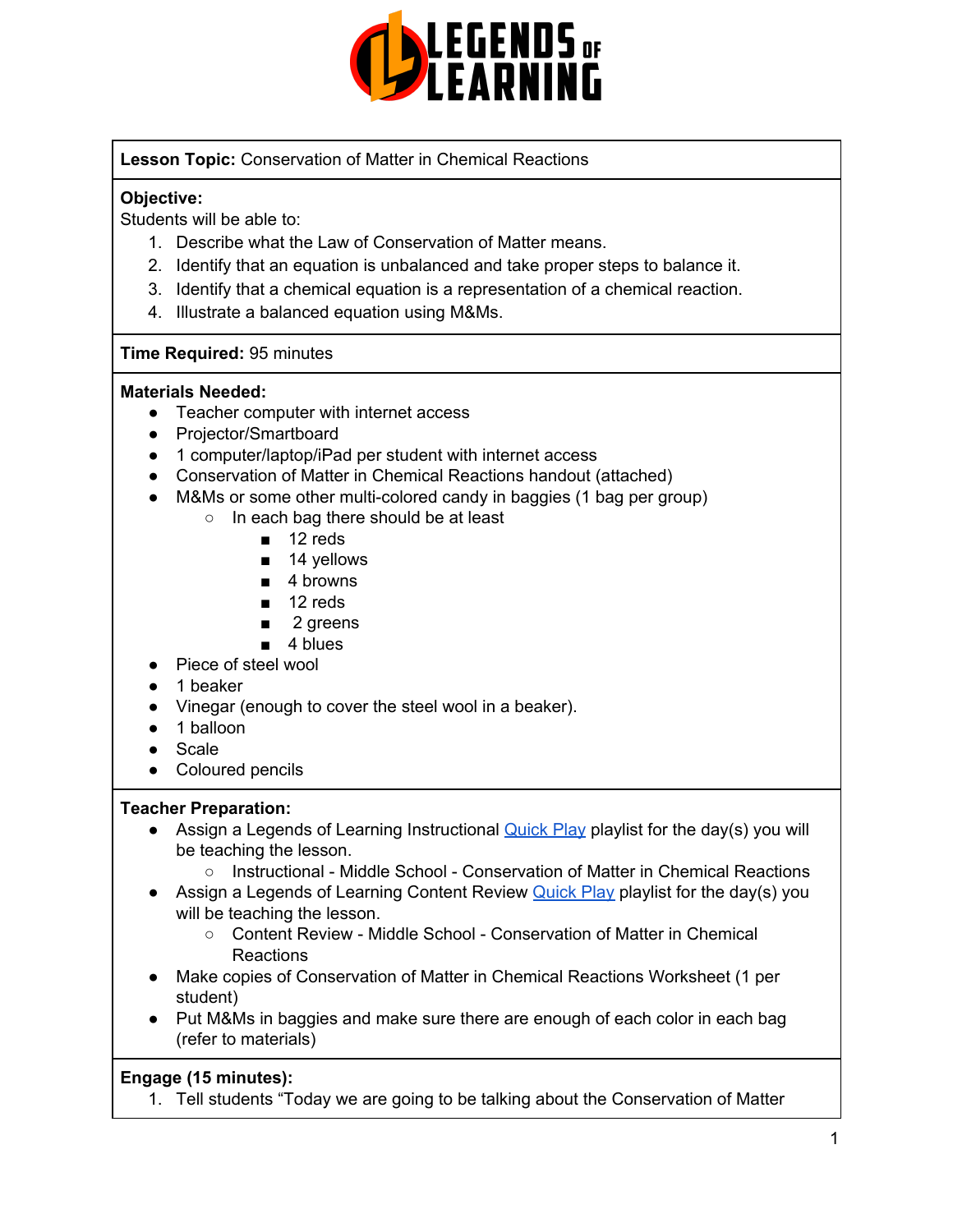

principle."

- 2. Write this phrase on the board: Matter cannot be created or destroyed.
	- a. Read the statement aloud to students and tell them, "Keep this in mind as I carry out the demonstration."
	- b. Do not give too much detailed information at the beginning.
- 3. Pass out the Conservation of Matter in Chemical Reactions handout.
- 4. Show students the piece of steel wool.
	- a. Walk around and show students
	- b. Allow students to touch the steel wool
- 5. Ask students "How would you describe the steel wool?"
	- a. Write their descriptions on the board in a T chart, labeled "Before" and "After."
	- b. Have students jot it down in their handout.
	- c. These descriptions will be under the "Before" side.
	- d. Tell students "steel wool is mainly made of iron."
- 6. Go through the demonstration and explain each step.
- 7. Place a beaker on top of the scale.
- 8. In the beaker place the steel wool, and pour in some vinegar (enough to completely cover the steel wool.
- 9. Attach a balloon atop the beaker.
	- a. Ask a student to read and record the overall mass of the beaker.
- 10. As the experiment unfolds, a chemical reaction will take place.
	- a. The balloon should get pulled into the beaker because the oxygen is being used up within the beaker.
	- b. Notice that the mass of the beaker is not changing, as indicated by the scale.
- 11. After a minute or so, when you can tell the chemical reaction is complete, empty out the beaker.
	- a. Allow the students to look and feel the steel wool again.
- 12. Write their observations in the T chart labeled "After, "and have students copy it down in their handout.
	- a. Possible answers: more brittle, turned orange/brown, soaked up all the liquid, etc.
- 13. Tell students "Hopefully your gears are turning as to what has just happened. We are going to work through this today."

#### **Explore (20 minutes):**

- 1. Have your students sign in to Legends of [Learning](https://intercom.help/legends-of-learning/en/articles/2154920-students-joining-a-playlist). Instruct students to complete the Instructional playlist.
- 2. Assist students as needed during game play, pause playlist if you need to address content or questions to the entire class.

#### **Explain (30 minutes):**

- 1. Tell students "Think back to the demonstration from the beginning of class. Someone remind me what happened to the steel wool."
	- a. Allow a volunteer to summarize the demonstration.
- 2. Tell students "This was a chemical reaction and a perfect example of the Conservation of Matter principle. Someone remind me what the principle says."
	- a. Have a volunteer essentially read the board.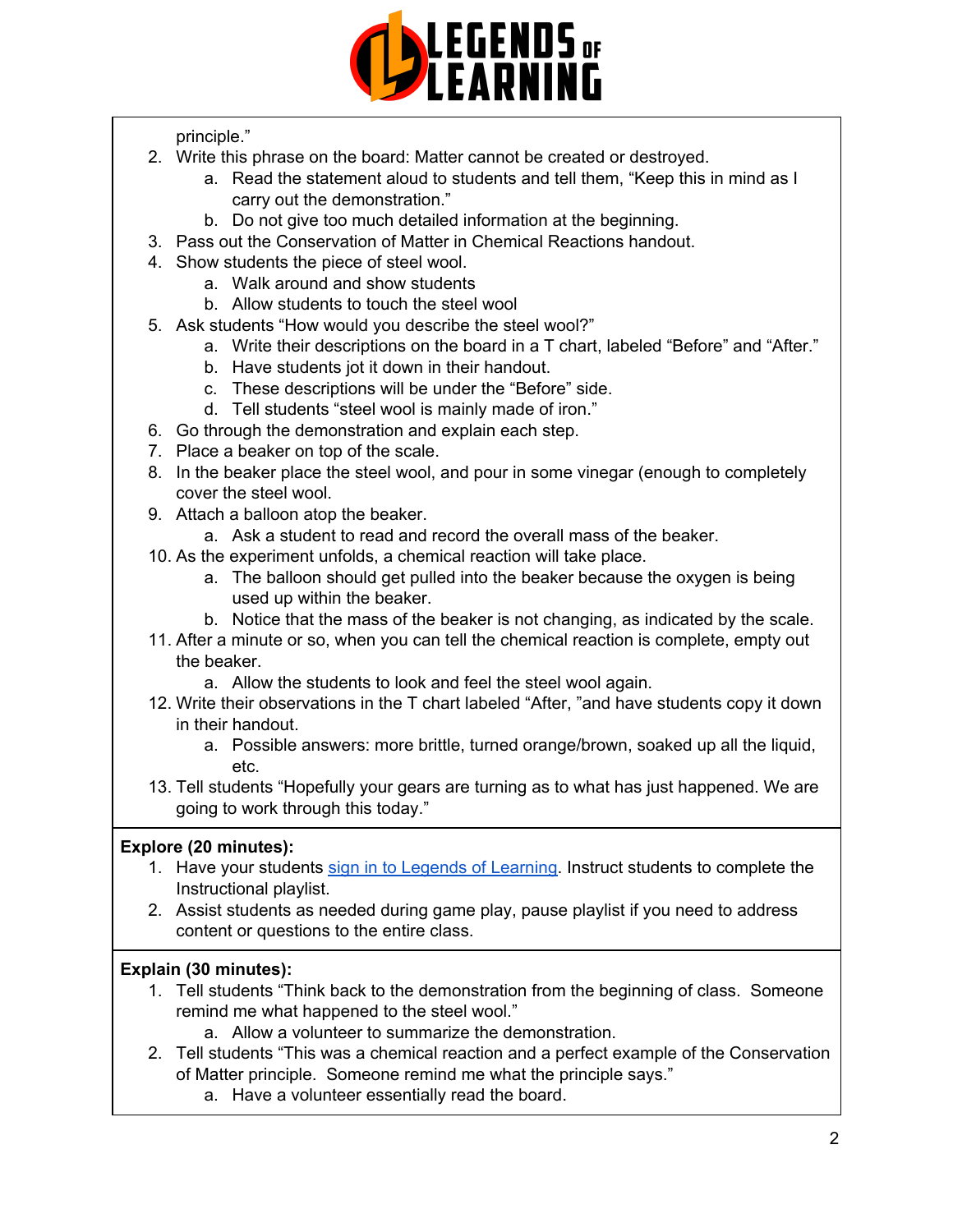

3. Tell students "Correct, this means that all atoms that make up matter comes from somewhere, because it is not created. It also means even when matter seems to disappear, it has to go somewhere because it is not destroyed.

a. Ask students "In a chemical reaction, where could matter go?" (change state)

- 4. Tell students "So let's think about this chemical reaction. We have steel wool that is made mostly of iron, mixed with vinegar, and the balloon got completely sucked into the glass. With a partner, I want you to think about why this happened to the balloon."
	- a. Allow students time to discuss.
	- b. Then, have them share their ideas.
- 5. Tell students "Yes, the oxygen is being used in the chemical reaction, so it is taking it from the balloon, forcing it back into the beaker."
- 6. Tell students "Looking at the our T chart, what made all of these changes to the steel wool?
	- a. Possible answers: The liquid vinegar and oxygen made the iron rust. The iron went from the gray colour, to a rusty orange/brown colour. The liquid and oxygen broke down the iron so that it became more brittle.
- 7. "Now that we broke down this chemical reaction. Let's look at another chemical reaction as an equation."
- 8. Write the following equation on the board:

a.  $CH_4 + O_2 \rightarrow CO_2 + H_2O$ 

- 9. Tell students "The important thing we just learned is that matter is not created or destroyed, that means in a chemical reaction, all the parts of the atoms involved are still there, just rearranged."
- 10. Count how many of each atom are on the left side of the arrow. Then, do the same to the right side of the arrow.

a. 1 C, 4 H, 2 O ----------> 1 C, 2 H, 3 O

- 11. Tell students "As you can see, the numbers of each atom are different. We need to fix it so that the numbers are balanced.We do that by adding a coefficient, or a number in front of the molecule we need to adjust.
- 12. Work through each atom.
	- a. The carbon numbers are the same, so leave that alone for now.
	- b. Start with hydrogen number. There are 4 on the right, so let's put a 2 in front of  $H<sub>2</sub>O$  to make the hydrogen number 4 on both sides of the arrow.
		- i. Remember you have to multiply the coefficient with any subscript numbers (numbers that hang below the line).
	- c. Doing that gives me 4 oxygen atoms on the right side of the arrow and only two on the left. What could we do to fix that?
		- i. Put a 2 in front of the  $O<sub>2</sub>$  on the left side.
	- d. We now have an equation that reads:

 $CH_4 + 2O_2 \rightarrow CO_2 + 2H_2O$ 

i. Recount how many atoms are on each side:1 C, 4 H, 4 O --> 1 C, 4 H, 4 O

- 13. Remind students if there is no number in front of the atoms, it is 1.
- 14. Give students a problem to complete in pairs/individually.
	- a.  $ZnS + O_2$  ----->  $ZnO + SO_2$
	- b. Answer:  $2ZnS + 3O_2$  ------->  $2ZnO + 2SO_2$
- 15. Repeat as many examples as you see fit.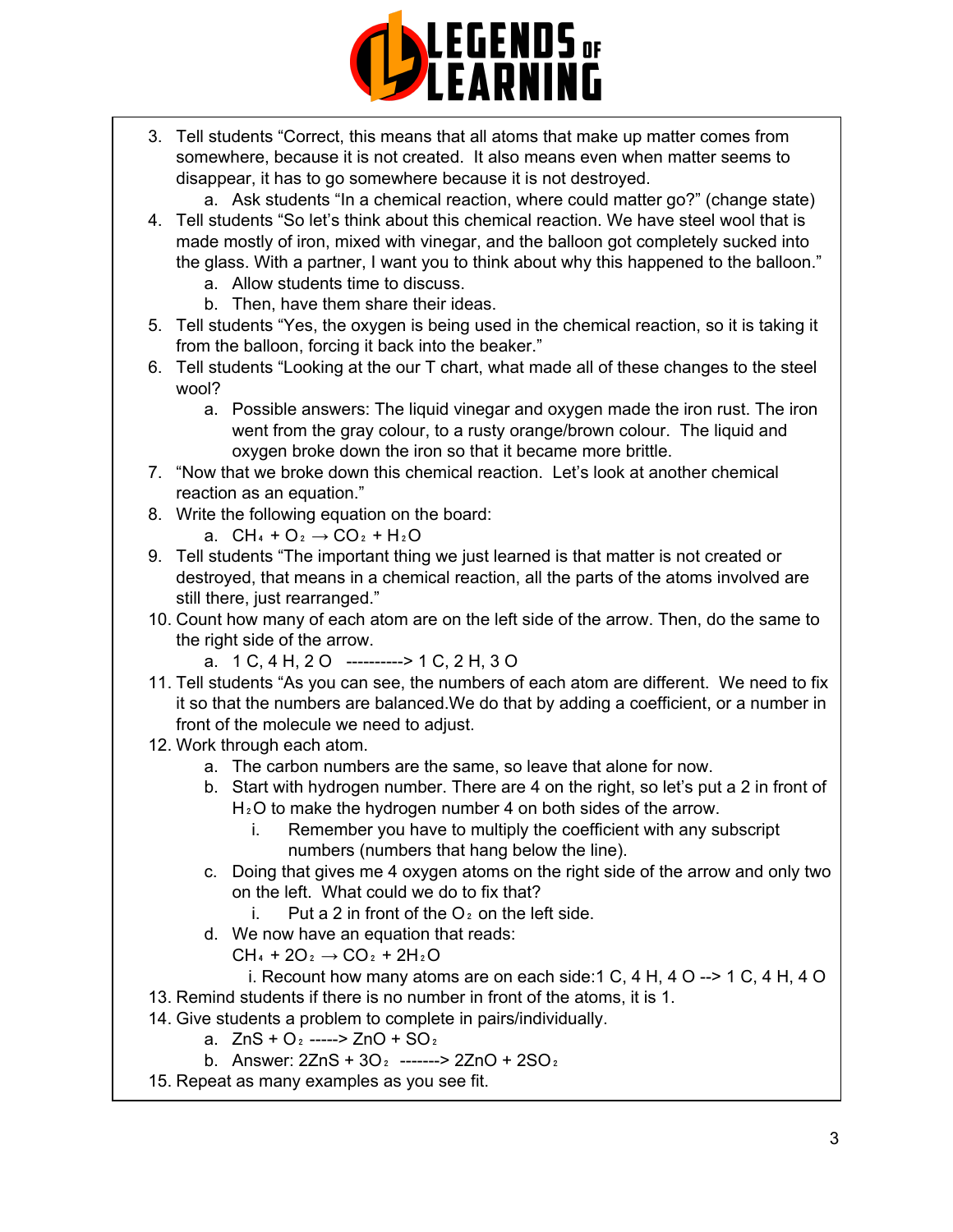

#### **Elaborate (20 minutes):**

- 1. Explain the M&M activity to students while they follow along with the instructions in their handout.
- 2. Have them get into partners or groups to complete the activity.
- 3. Make it clear they are NOT to eat the M&Ms until they have gotten their papers' checked by a teacher.
- 4. Pass out the M&Ms to student groups.
- 5. Walk around and monitor as they work.
- 6. When everyone has finished, go through the answers together.
	- a. Answer Key attached
	- b. Answer any common mistakes.

#### **Evaluate (10 minutes):**

- 1. Have your students sign in to Legends of [Learning](https://intercom.help/legends-of-learning/en/articles/2154920-students-joining-a-playlist). Instruct students to complete the Content Review playlist.
- 2. [Analyze](https://intercom.help/legends-of-learning/en/articles/2154918-tracking-student-progress-and-performance) student results to determine what concepts need to be a focus for reteaching.

#### **Additional Lesson Strategies:**

- To use Legends for additional instruction, create a [custom](https://intercom.help/legends-of-learning/en/articles/2154910-creating-a-playlist) playlist with an [instructional](https://intercom.help/legends-of-learning/en/articles/3505828-types-of-games) [game](https://intercom.help/legends-of-learning/en/articles/3505828-types-of-games) and pre and post [assessment](https://intercom.help/legends-of-learning/en/articles/2154913-adding-assessments-to-a-playlist).
- To use Legends for a quick formative [assessment](https://intercom.help/legends-of-learning/en/articles/2154913-adding-assessments-to-a-playlist), create a 5-question assessment in a [playlist](https://intercom.help/legends-of-learning/en/articles/2154910-creating-a-playlist).
- To use Legends for a student-directed experience, create a [targeted](https://intercom.help/legends-of-learning/en/articles/3340814-targeted-freeplay) freeplay playlist.
- Encourage students to play on their own at home in Legends of Learning: [Awakening](https://intercom.help/legends-of-learning/en/articles/2425490-legends-of-learning-awakening) for a student-driven experience including avatars, battling, and quests all centered around topics they are covering in class.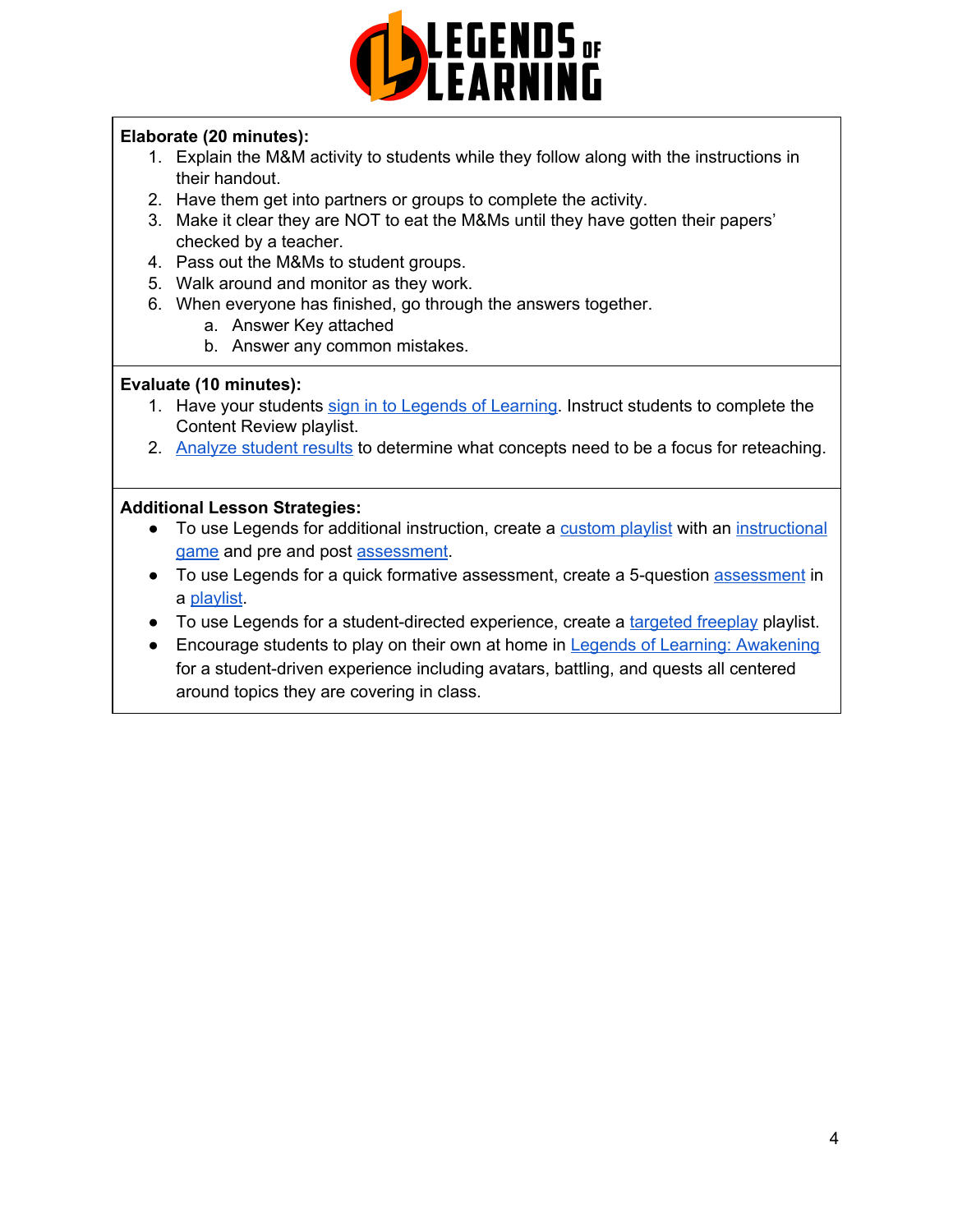

Name:\_\_\_\_\_\_\_\_\_\_\_\_\_\_\_\_\_\_\_\_\_\_\_\_\_\_\_\_\_\_\_

# **Conservation of Matter in Chemical Reactions**

### **Steel Wool Observations**

| <b>Before</b> | <b>After</b> |
|---------------|--------------|
|               |              |
|               |              |
|               |              |
|               |              |
|               |              |
|               |              |
|               |              |

### **Balancing Equations**



\*\*When a chemical reaction takes place, atoms are conserved. Whatever you have on the left of the arrow, must also be on the right.\*\*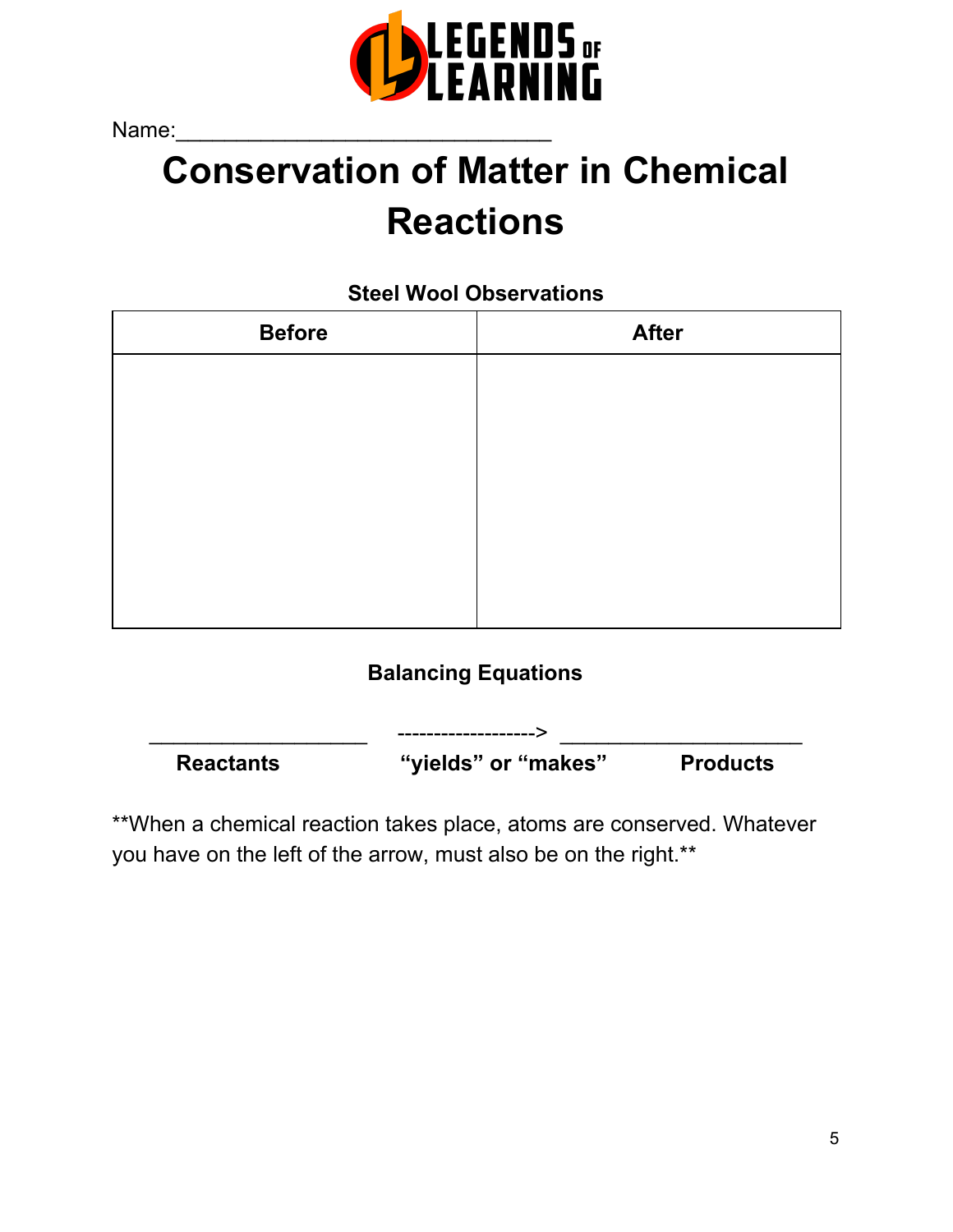

## **M&M Lab**

\*\*DO NOT EAT THE M&Ms UNTIL THE END\*\*

| Color       | Red | Orange | Yellow | Green | <b>Blue</b> | <b>Brown</b> |
|-------------|-----|--------|--------|-------|-------------|--------------|
| <b>Atom</b> |     | ╰      |        | Zn    | vı          |              |

In the boxes below, place the correct number of each color M&M in the box to represent the following equation.



 $N =$  How many are on the left?  $\blacksquare$  How many are on the right?

 $H =$  How many are on the left?  $H =$  How many are on the right?

Balance the equation by moving the candies. Write the balanced equation below.

Then, with colored pencils, color the correct way to represent the M&Ms in the boxes below.

\_\_\_\_\_\_\_\_\_\_\_\_\_\_ + \_\_\_\_\_\_\_\_\_\_\_\_\_ -------------> \_\_\_\_\_\_\_\_\_\_\_\_\_ + \_\_\_\_\_\_\_\_\_\_\_\_

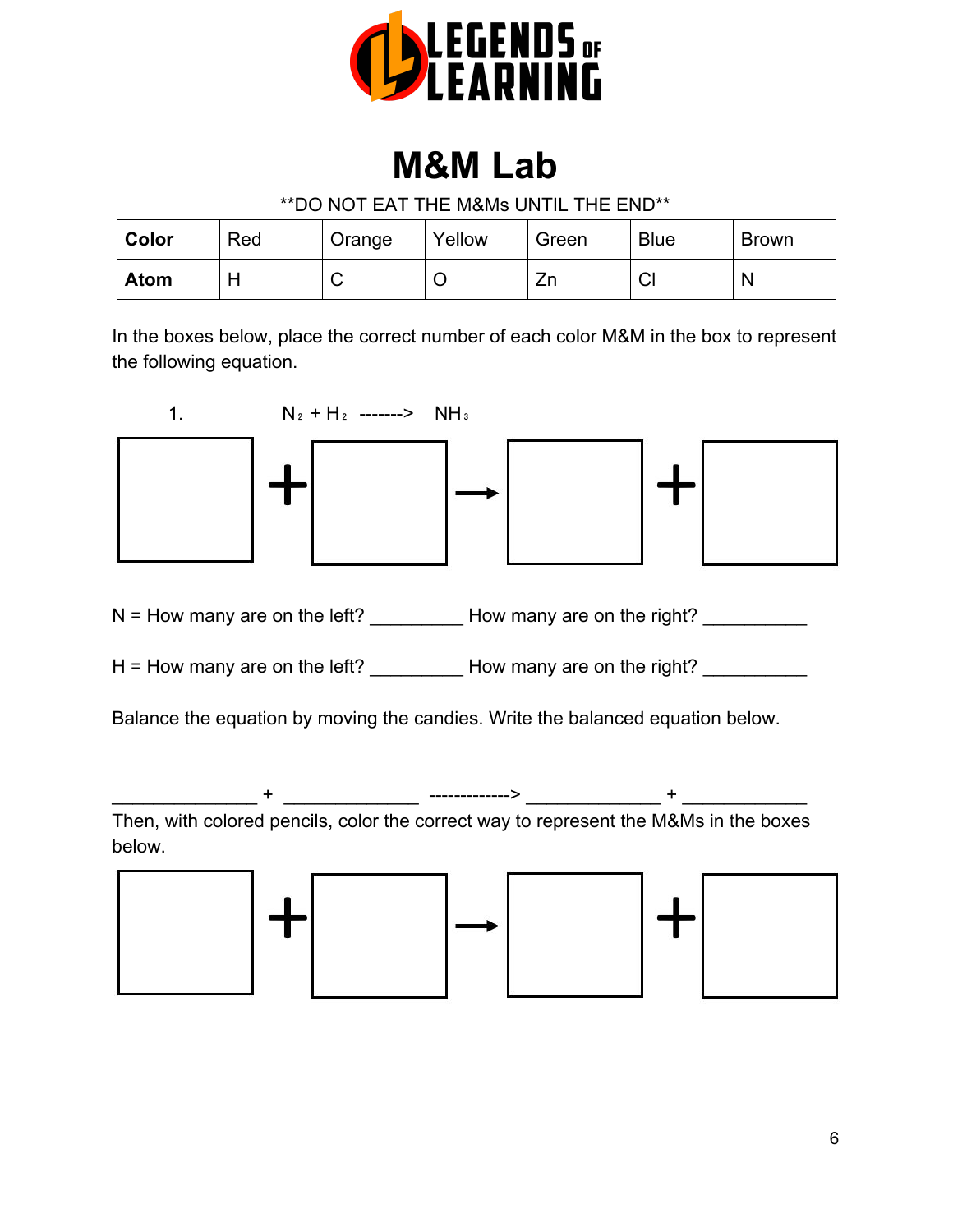

| 2. $Zn + HCl$ --------> $ZnCl_2 + H_2$<br>Zn= How many are on the left? | How many are on the right? |  |  |
|-------------------------------------------------------------------------|----------------------------|--|--|
| $H =$ How many are on the left?                                         | How many are on the right? |  |  |
| $Cl =$ How many are on the left?                                        | How many are on the right? |  |  |

Balance the equation by moving the candies. Write the balanced equation below.

\_\_\_\_\_\_\_\_\_\_\_\_\_\_ + \_\_\_\_\_\_\_\_\_\_\_\_\_ -------------> \_\_\_\_\_\_\_\_\_\_\_\_\_ + \_\_\_\_\_\_\_\_\_\_\_\_ Then, with colored pencils, color the correct way to represent the M&Ms in the boxes below.



3.  $C_2H_6 + O_2$  ------>  $CO_2 + H_2O$ C= How many are on the left?  $\frac{1}{2}$  How many are on the right? \_\_\_\_\_\_\_\_\_\_\_\_\_\_

H = How many are on the left?  $\qquad \qquad$  How many are on the right?  $\qquad \qquad$ 

O= How many are on the left? \_\_\_\_\_\_\_\_\_\_\_ How many are on the right? \_\_\_\_\_\_\_\_\_\_\_\_

Balance the equation by moving the candies. Write the balanced equation below.



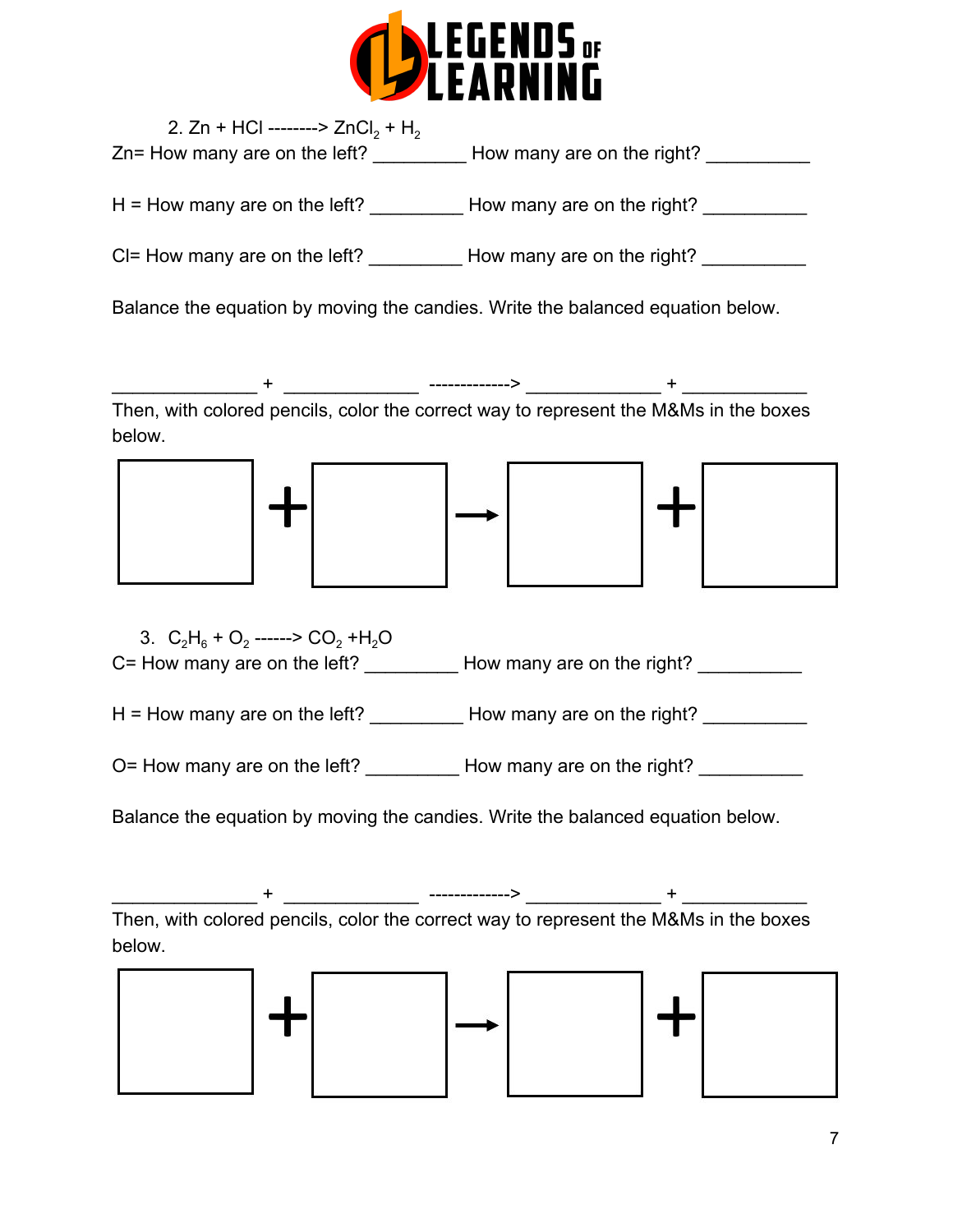

\*\*Get your equations checked by a teacher. Once approved, go ahead and eat your M&Ms. As you eat, balance the following equations.



Answer the following questions:

- 9. What did the M&Ms represent in this activity?
- 10.What does the Law of Conservation of Matter have to do with balancing equations?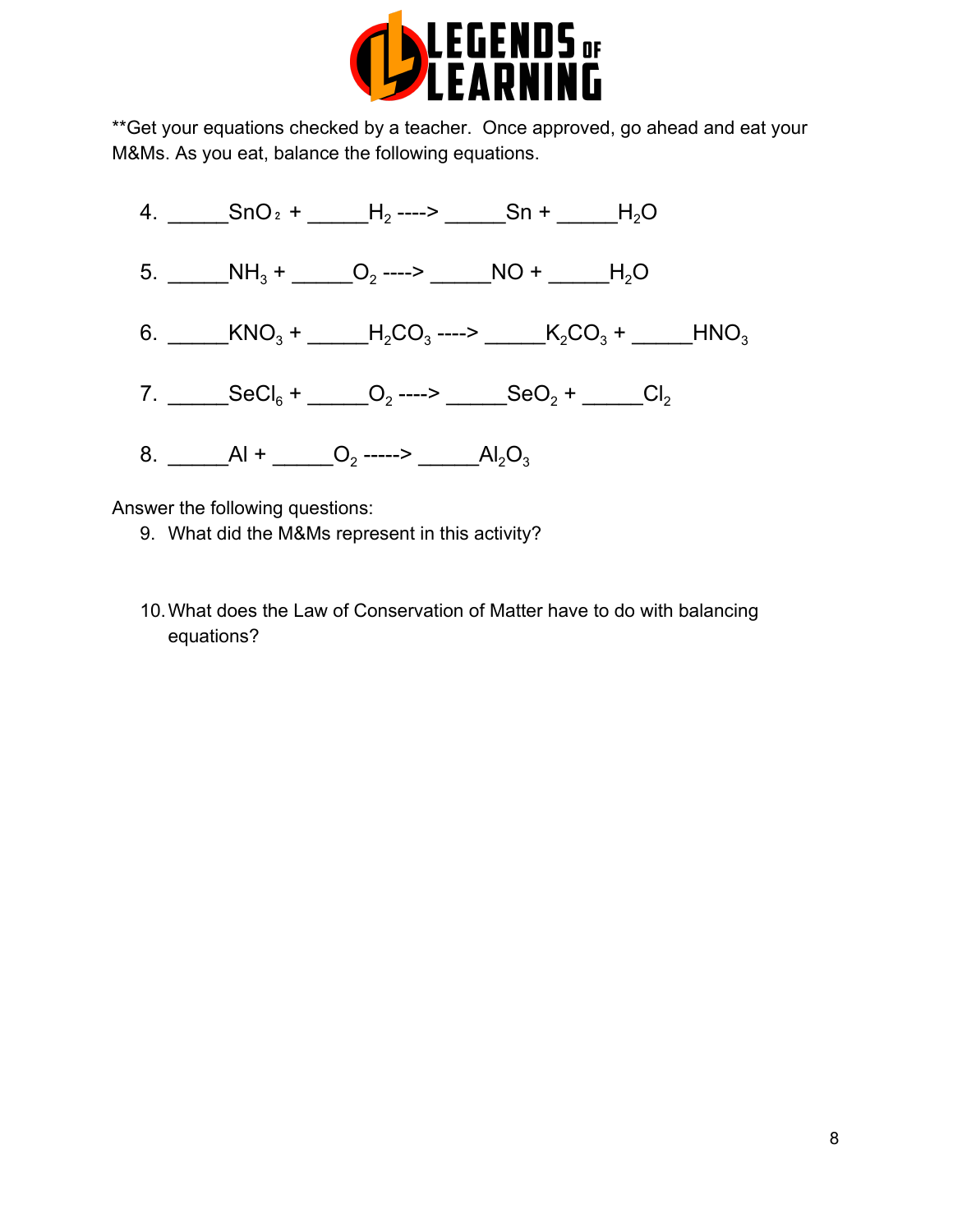

# **M&M Lab KEY**

\*\*DO NOT EAT THE M&Ms UNTIL THE END\*\*

| Color       | Red | Orange | Yellow | Green        | <b>Blue</b> | <b>Brown</b> |
|-------------|-----|--------|--------|--------------|-------------|--------------|
| <b>Atom</b> | ⊢   | ◡      | ◡      | $L_{\rm{L}}$ | ⌒<br>◡      | N            |

In the boxes below, place the correct number of each color M&M in the box to represent the following equation.



N = How many are on the left? 2 How many are on the right? 1

H = How many are on the left? 2 How many are on the right? 3

Balance the equation by moving the candies. Write the balanced equation below.

#### **N**₂ **+ 3H**₂ **-------------> 2NH**₃

Then, with colored pencils, color the correct way to represent the M&Ms in the boxes below.



**2 browns + 6 reds -----> 2 browns and 6 reds (leave the last box empty)**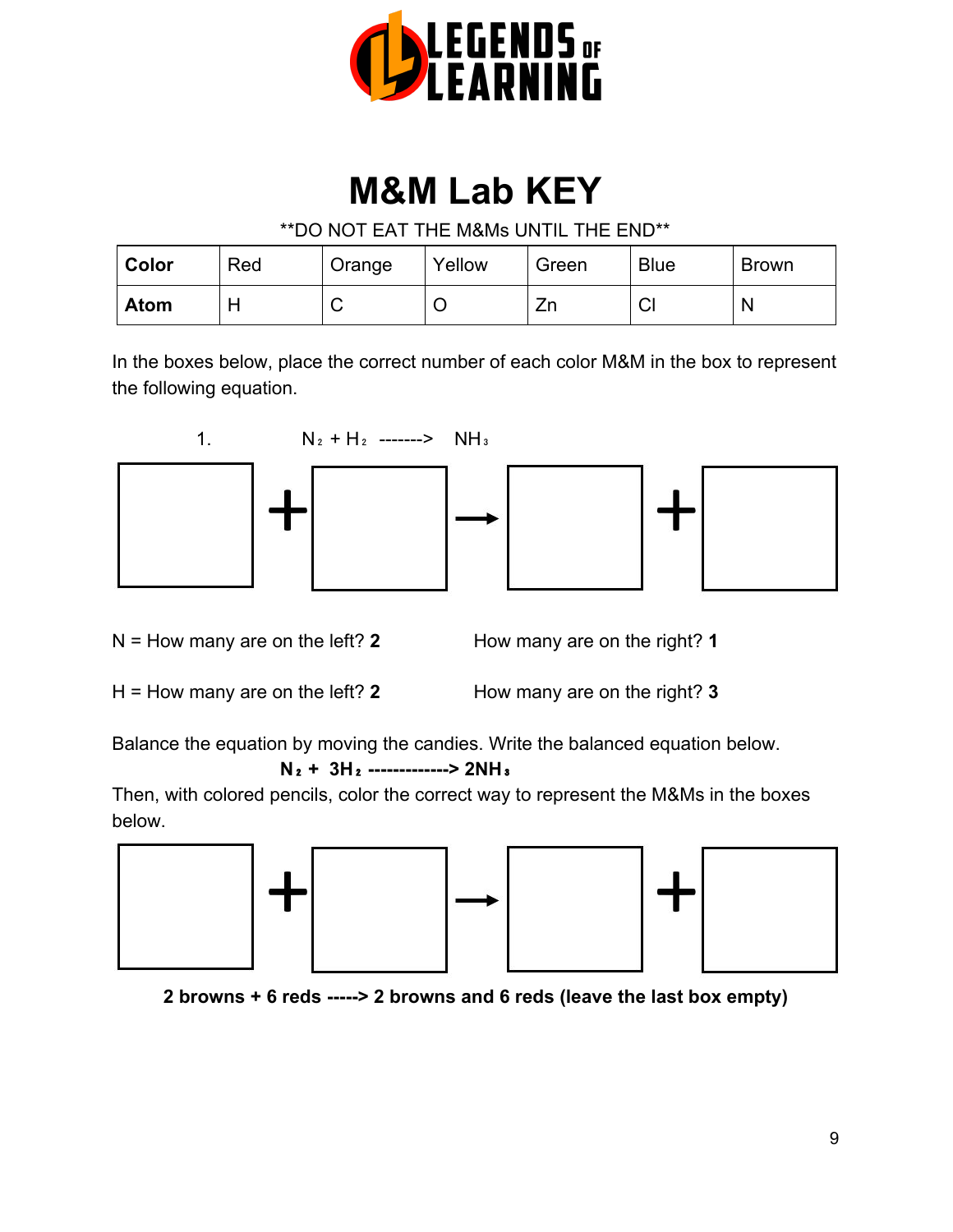

2. Zn + HCl --------> ZnCl<sub>2</sub> + H<sub>2</sub> Zn= How many are on the left? **1** How many are on the right? **1**

H = How many are on the left? **1** How many are on the right? **2**

Cl= How many are on the left? **1** How many are on the right? **2**

Balance the equation by moving the candies. Write the balanced equation below. **Zn +2HCl -----> ZnCl<sup>2</sup> + H<sup>2</sup>**

Then, with colored pencils, color the correct way to represent the M&Ms in the boxes below.









**1 green + 2 reds and 2 blues ------> 1 green and 2 blues + 2 reds**

3.  $C_2H_6 + O_2$  ------>  $CO_2 + H_2O$ 

C= How many are on the left? **2** How many are on the right? **1**

H = How many are on the left? **6** How many are on the right? **2**

O= How many are on the left? **2** How many are on the right? **3**

Balance the equation by moving the candies. Write the balanced equation below.

$$
C_2H_6 + 7O
$$
 3034-2CO<sub>2</sub> + 3H<sub>2</sub>O

Then, with colored pencils, color the correct way to represent the M&Ms in the boxes below.







**2 oranges & 6 reds + 7 yellows --> 2 oranges & 4 yellows + 6 reds and 3 yellows**